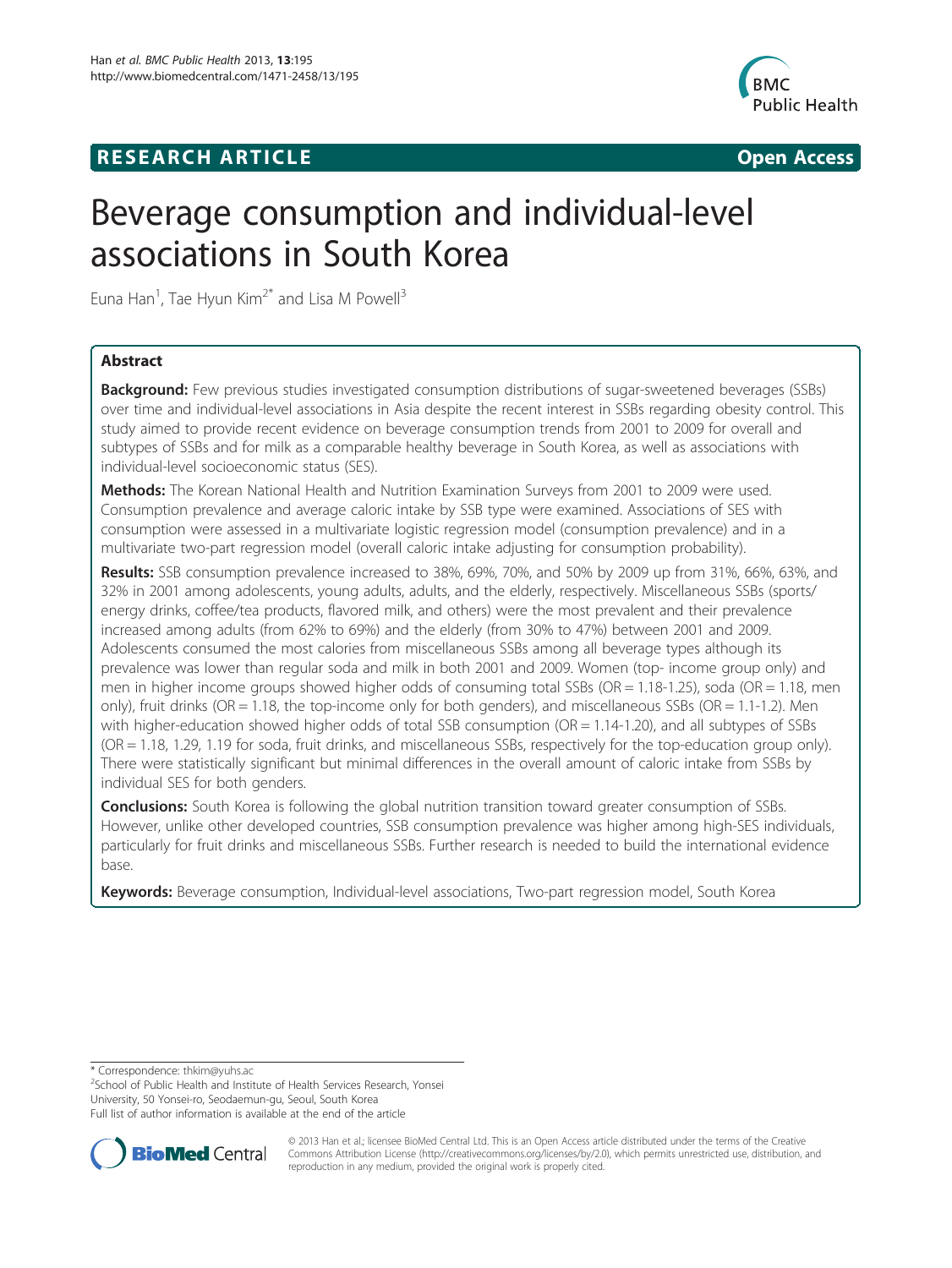## Background

Obesity has emerged as a global public health concern due to an increase in obesity prevalence in both developing and developed countries [\[1\]](#page-8-0). The obesity rate has increased more than three-fold since 1980 worldwide [\[2](#page-8-0)]. In the United States, the problem of obesity has been considered epidemic with 72% and 64% of adult men and women estimated to be overweight (body mass index (BMI)  $\geq 25 \text{ kg/m}^2$ ) and approximately one-third of adults estimated to be obese (BMI  $\geq 30 \text{ kg/m}^2$ ) in 2008 [[3,4\]](#page-8-0). The obesity prevalence in Korea is not as dramatic as in the United States; however, the prevalence of those overweight reached 31.7% in 2007, an increase from 29.2% in 2005 and 26.0% in 1998. For children and adolescents less than 20 years of age, the prevalence of obesity in Korea doubled over the last decade from 5.8% in 1997 to 10.9% in 2007 [[5\]](#page-9-0).

Coincident with the increasing trend of obesity prevalence, previous studies have reported an upward trend in the prevalence of sugar-sweetened beverage (SSB) consumption and the percentage of total energy intake derived from SSBs, including soft drinks and fruit drinks [[3,](#page-8-0)[6-9](#page-9-0)]. The caloric intake of SSBs increased by 135% between 1977 and 2001 in all age groups in the United States [\[10](#page-9-0)] although a recent study reported that energy intake from SSBs overall decreased between 1999-2000 and 2007-2008 [[11\]](#page-9-0). SSB sales data also indicated a parallel increase of SSB consumption through to the mid 2000's with over 14 billion gallons of SSBs being sold in 2008 in the United States [[12\]](#page-9-0). The SSB market has also increased greatly in Korea with total sales of approximately 2.9 billion US dollars in 2008 up from 2.0 billion US dollars in 1999 [\[13\]](#page-9-0). SSB consumption has been associated with higher energy intake, reduced consumption of healthier beverages such as milk, reduced nutrient intake, and increased incidence of negative health outcomes such as obesity, type II diabetes [[14-17](#page-9-0)], bone loss [[18\]](#page-9-0), heart disease [\[19\]](#page-9-0), and dental caries [[20](#page-9-0)]. Studies mainly in the U.S. also reported that being non-Hispanic Black [\[11,21-24](#page-9-0)], low education [[11,25-27\]](#page-9-0), and low income [\[11,23,24,28\]](#page-9-0) were positively associated with SSB consumption.

Dietary patterns in developing countries such as China and Mexico have experienced a partial transition toward more unhealthy food consumption such as high consumption of fast food and SSBs [[29\]](#page-9-0). However, despite that SSB consumption has been one of the most targeted plausible sources of the obesity epidemic [\[6](#page-9-0)] which has been a global phenomenon [\[2\]](#page-8-0), data for non-US countries are limited and only a few previous studies have explored the nature of SSB consumption outside the U.S. including in Australia and the United Kingdom [\[25,26,30](#page-9-0)]. A recent study by Lee and colleagues (2012) explored the consumption trends of food including SSBs between 1998 and 2009 in South Korea, reporting that daily caloric intake from SSBs statistically significantly increased particularly among adolescents aged 13 to 18 and adults aged 19 and 39 years old [\[31](#page-9-0)]. Our study builds on the previous literature and investigates the nature of SSB consumption in South Korea, one of the fastest growing developed economies in this millennium [[32\]](#page-9-0) with rapid westernization in overall dietary patterns [[33](#page-9-0)]. Understanding the determinants of SSB consumption in a global perspective is important to coordinate global policy measures and to combat obesity. This study provides recent evidence on beverage consumption patterns from 2001 to 2009 for overall and subtypes of SSBs and for milk as a comparable healthy beverage in South Korea. In a multivariate regression framework, we also explore individual-level socioeconomic factors associated with SSB consumption in South Korea.

## Methods

#### Data

The study population was comprised of adolescents (12- 19 years,  $N = 3,613$ , young adults (20-34 years,  $N =$ 6,070), adults (35-64 years,  $N = 14,632$ ), and the elderly (65 years or older,  $N = 5,102$ ) in the Korean National Health and Nutrition Examination Survey (KNHANES) over nine years from 2001 through 2009 (KNHANES 2001, 2005, 2007, 2008, 2009). The design and data structure of KNHANES are based on the National Health and Nutrition Examination Survey (NHANES) in the United States. These are cross-sectional surveys with study populations from multistage, stratified area probability samples of civilian non-institutionalized Korean households by geographic area, age, and gender groups. Application of complex survey design to adjust for the probability being sampled to each respondent provides nationally representative nutrition and health data with prevalence estimates for nutrition and health status measures [[34\]](#page-9-0). KNHANES addresses a broad range of nutrition- and health-related research questions by providing demographic, socioeconomic, dietary, and healthrelated information of the respondents. In particular, KNHANES provides detailed dietary information on all foods and beverages consumed in the previous 24 hours (midnight to midnight) through in-person interviews by trained dietary staff in mobile examination centers similar to the U.S. NHANES data.

We included sugar-sweetened soda, fruit drinks, energy and sports drinks (energy/sports drinks), coffee and tea drinks (coffee/tea drinks), flavored milk, and white milk (interchangeably called as milk hereafter). All those beverages except for milk were grouped together as SSBs (i.e., non-alcoholic beverages with added sugar). We also combined energy/sports drinks, coffee/tea drinks, and flavored milk as a category of miscellaneous SSBs. The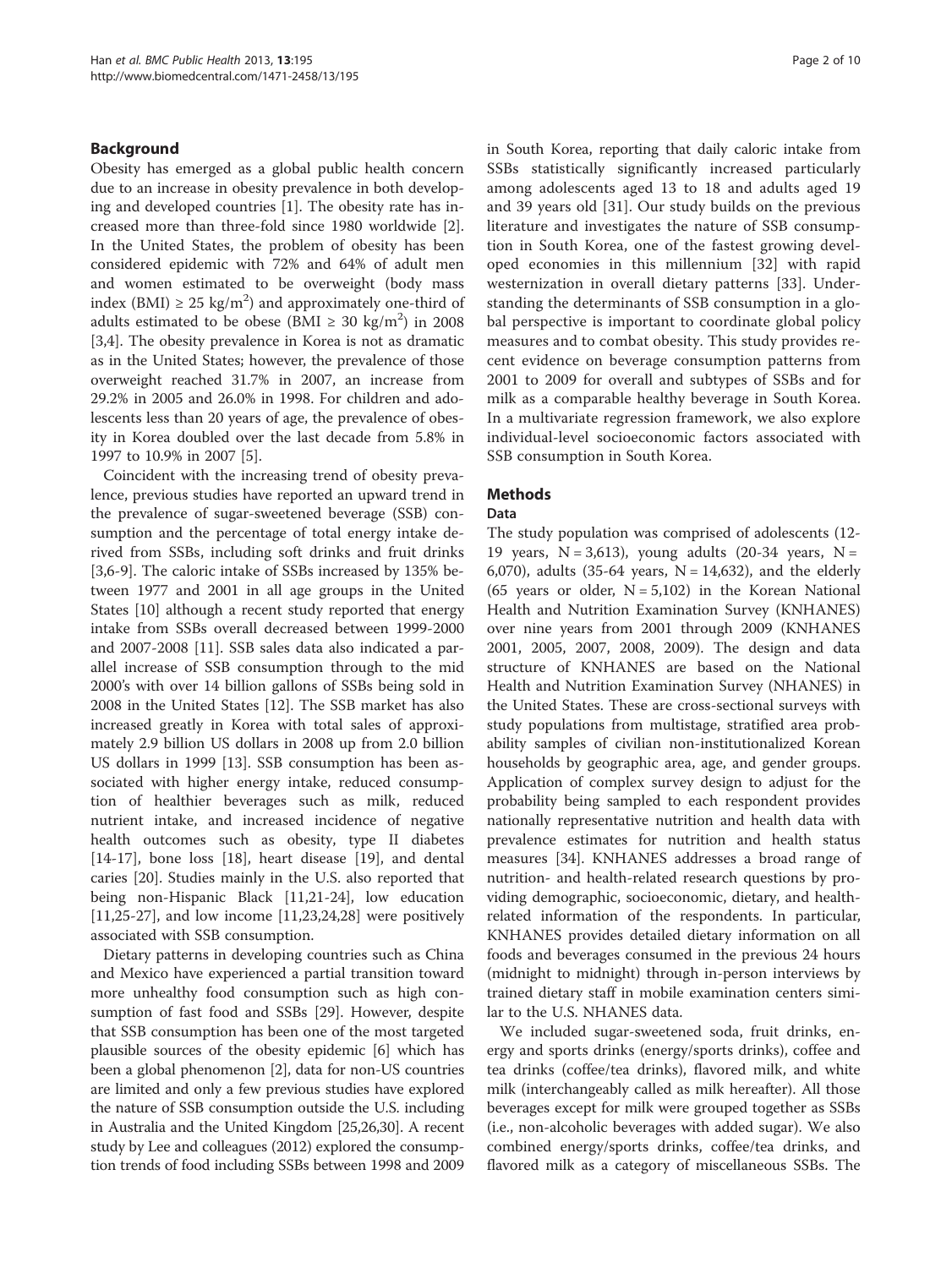respondents in the survey reported all food and beverages that were consumed over a 24-hour period, and we aggregated each individual's relevant consumption records to generate the total energy intake in kilocalories (kcal) from each of the beverage categories.

We drew information on the respondents' demographic (age, gender, and household size), socioeconomic characteristics (education level, level of per capita household income), and residential area. Age was controlled for in the model as splines with cutoff points for adolescents (aged 12-19 years), young adults (aged 20-34 years), adults (aged 35-64 years), and the elderly (aged 65 or older). Residential area was measured as urban versus non-urban with urban including both large and small cities. Education level was measured as three categories including less than high school, high school, and some college or higher. KNHANES provided information on household income measured as quartiles based on inflation-adjusted per capita household income which we used to classify individuals as being in top, near-top, nearbottom and bottom income groups The summary statistics for our estimation sample are shown in Table [1.](#page-3-0)

#### Analyses

We first examined changes in the consumption prevalence and average caloric intake between 2001 and 2009 by beverage type, including total SSBs, soda, fruit drinks, miscellaneous SSBs, and milk. We then estimated multivariate models by beverage category to assess the associations of individual socioeconomic factors with consumption prevalence and the overall consumption amount adjusting for differential probabilities of consumption by individual factors.

In particular, to assess consumption, we used a twopart regression model to account for a positive mass at zero in the distribution of caloric intake from beverages. For example, 64% of women and 61% of men consumed any SSBs and only 29% of women and 23% of men consumed milk on a given day. For soda and fruit drinks, the respective average prevalence rate per day was 8.8% and 8.0% for women and 10.5% and 8.0% for men (see Table [1](#page-3-0)). That is, the distribution of caloric intake from beverages was neither discrete nor continuous. The zeros in the distribution of caloric intake were real zeros, neither having the inherent positive values nor being selectively missing. The two-part regression model exploits the fact that the consumption probability splits the model into two parts: part one addresses the discrete feature of the distribution, i.e., the consumption probability for each beverage, and part two accounts for the continuous distribution of caloric intake from the consumed beverages among consumers who consumed more than 0 kcal.

In the first part, the probability of consumption for each beverage category was estimated for the entire sample as shown in *equation* (1), whereas in the second part of the two-part regression model, actual caloric intake from each beverage was estimated conditional on consumption, i.e., among a subset with positive values of caloric intake from each beverage as shown in equation (2):

$$
Pr(Y > 0|X) = \Omega \ (X\beta, v) \quad (1)
$$
  

$$
E[(Y|Y > 0, X)] = X\eta + E[(\varepsilon|Y > 0, X)] \quad (2)
$$

where Y and X, respectively, represent caloric intake and the set of covariates. The β's and η's are parameters to be estimated.  $\nu$  and  $\varepsilon$  are time-varying error terms that were assumed to be normally distributed. The overall consumption-probability-adjusted caloric intake was obtained by multiplying the adjusted consumption probability and adjusted caloric intake from each part of the two-part regression model as in equation (3).

$$
E[overall\ amount\ of\ Y] = E[Y \ |Y > 0,\ X] \times Pr(Y > 0|X)] \tag{3}
$$

Finally, the association of individual characteristics with the overall caloric intake was obtained for the derivatives of the adjusted overall caloric intake as shown in equation (4):

$$
\frac{\partial E[y]}{\partial X} = \frac{\partial (\Omega(\beta X) \times E[y|y > 0])}{\partial X} \n= \left( \Pr[y > 0] \times \frac{\partial E[y|y > 0]}{\partial X} \right) + \left( E\left[y|y > 0] \times \frac{\partial Pr[y > 0]}{\partial X} \right)
$$
\n(4)

We applied complex survey design to adjust unequal sampling probabilities and estimated robust standard errors in all models. Survey indicators were controlled for in all models to adjust for a non-linear time trend in beverage consumption. All analyses were run separately by gender. STATA 12.2 was used for all statistical analyses.

#### Results

Changes in the prevalence of beverage consumption over time

Miscellaneous SSBs including sports/energy drinks, coffee/tea products, flavored milk and other SSBs were the most prevalent beverage type in both 2001 and 2009 in all age groups except for adolescents with statistically significant increases in prevalence among adults (from 62% to 69%) and the elderly (from 30% to 47%). Milk was the most prevalent beverage consumed for adolescents and the next most consumed in older age groups in both 2001 and 2009 of which the prevalence statistically significantly increased among young adults (from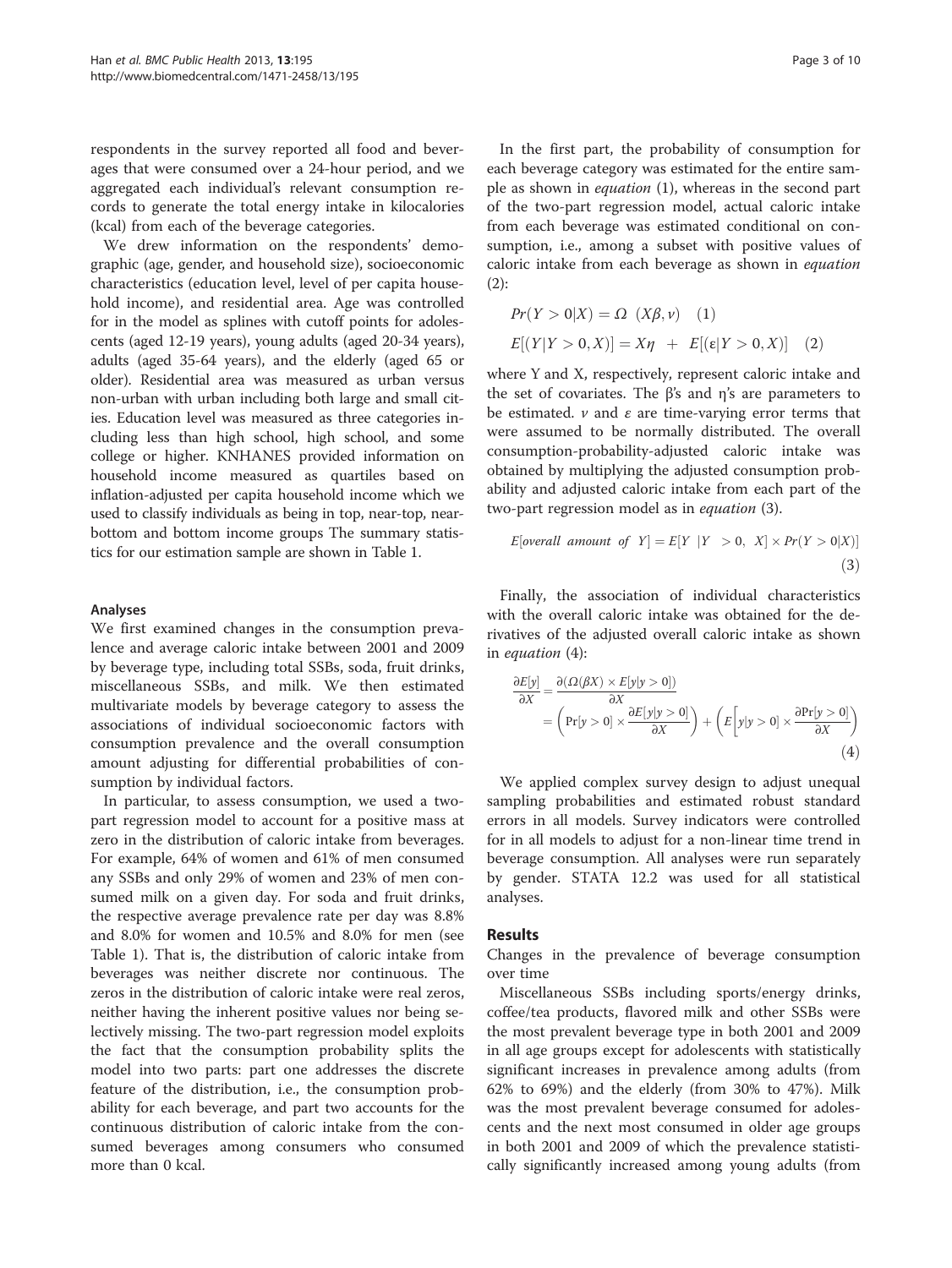<span id="page-3-0"></span>

|  | Table 1 Weighted summary statistics in the final sample |  |  |  |  |  |  |
|--|---------------------------------------------------------|--|--|--|--|--|--|
|--|---------------------------------------------------------|--|--|--|--|--|--|

| <b>Variables</b>                           | Mean (Standard deviation) |                         |  |  |
|--------------------------------------------|---------------------------|-------------------------|--|--|
|                                            | Women                     | Men                     |  |  |
| Outcome                                    |                           |                         |  |  |
| Prevalence of consumption                  |                           |                         |  |  |
| <b>Total SSB</b>                           | 0.611                     | 0.641                   |  |  |
| Soda                                       | 0.088                     | 0.105                   |  |  |
| Fruit drinks                               | 0.080                     | 0.080                   |  |  |
| Miscellaneous SSBs                         | 0.540                     | 0.573                   |  |  |
| Milk                                       | 0.289                     | 0.234                   |  |  |
| Calories consumed (among consumers)        |                           |                         |  |  |
| <b>Total SSB</b>                           | 71.622 (1.108)            | 99.779 (1.868)          |  |  |
| Soda                                       | 97.340(3.016)             | 133.670 (4.368)         |  |  |
| Fruit drinks                               | 111.485 (2.745)           | 129.818 (4.833)         |  |  |
| Miscellaneous SSBs                         | 49.404 (0.772)            | 70.107 (1.458)          |  |  |
| Milk                                       | 149.902 (2.058)           | 170.655 (3.269)         |  |  |
| Independent variable of interest           |                           |                         |  |  |
| Education: college or more                 | 0.220                     | 0.290                   |  |  |
| Education: high school graduate            | 0.351                     | 0.383                   |  |  |
| Education: < high school (reference group) | 0.429                     | 0.327                   |  |  |
| Household income: top                      | 0.281                     | 0.301                   |  |  |
| Household income: near-top                 | 0.280                     | 0.292                   |  |  |
| Household income: near-bottom              | 0.257                     | 0.250                   |  |  |
| Household income: bottom (reference group) | 0.182                     | 0.157                   |  |  |
| Covariates                                 |                           |                         |  |  |
| Age                                        | 41.941 (0.231)            | 39.624 (0.210)          |  |  |
| Age spline (adolescents)                   | 7.574 (1.428), [1-8]      | 7.388 (1.687), [1-8]    |  |  |
| Age spline (young adults)                  | 12.100 (5.226), [0-15]    | 11.555 (5.684), [0-15]  |  |  |
| Age spline (adults)                        | 12.172 (11.926), [0-30]   | 11.586 (11.804), [0-30] |  |  |
| Age spline (elderly)                       | 1.551 (4.160), [0-29]     | 1.211 (3.526), [0-29]   |  |  |
| Household size                             | 3.558(0.021)              | 3.525 (0.021)           |  |  |
| Living in urban                            | 0.814                     | 0.805                   |  |  |
| Year: 2001                                 | 0.072                     | 0.063                   |  |  |
| Year: 2005                                 | 0.226                     | 0.228                   |  |  |
| Year: 2007                                 | 0.231                     | 0.234                   |  |  |
| Year: 2008                                 | 0.234                     | 0.236                   |  |  |
| Year: 2009                                 | 0.237                     | 0.239                   |  |  |
| N                                          | 16,795                    | 12,622                  |  |  |

24% to 32%) and adults (from 18% to 22%). Although the prevalence levels for fruit drinks were not as high as other beverage types, its prevalence increased the most between 2001 and 2009 in all age groups (adolescents 5% to 14%; young adults 7% to 15%; adults 4% to 8%; and the elderly 3% to 6%). The prevalence of soda consumption statistically significantly increased only among young adults (from 14% to 19%), whereas it statistically significantly decreased among adolescents (from 22% to 18%) between 2001 and 2009 (see Figure [1](#page-4-0)).

## Changes in caloric intake from beverages among consumers over time

The amount of caloric intake conditional on consumption increased for all beverage types in all age groups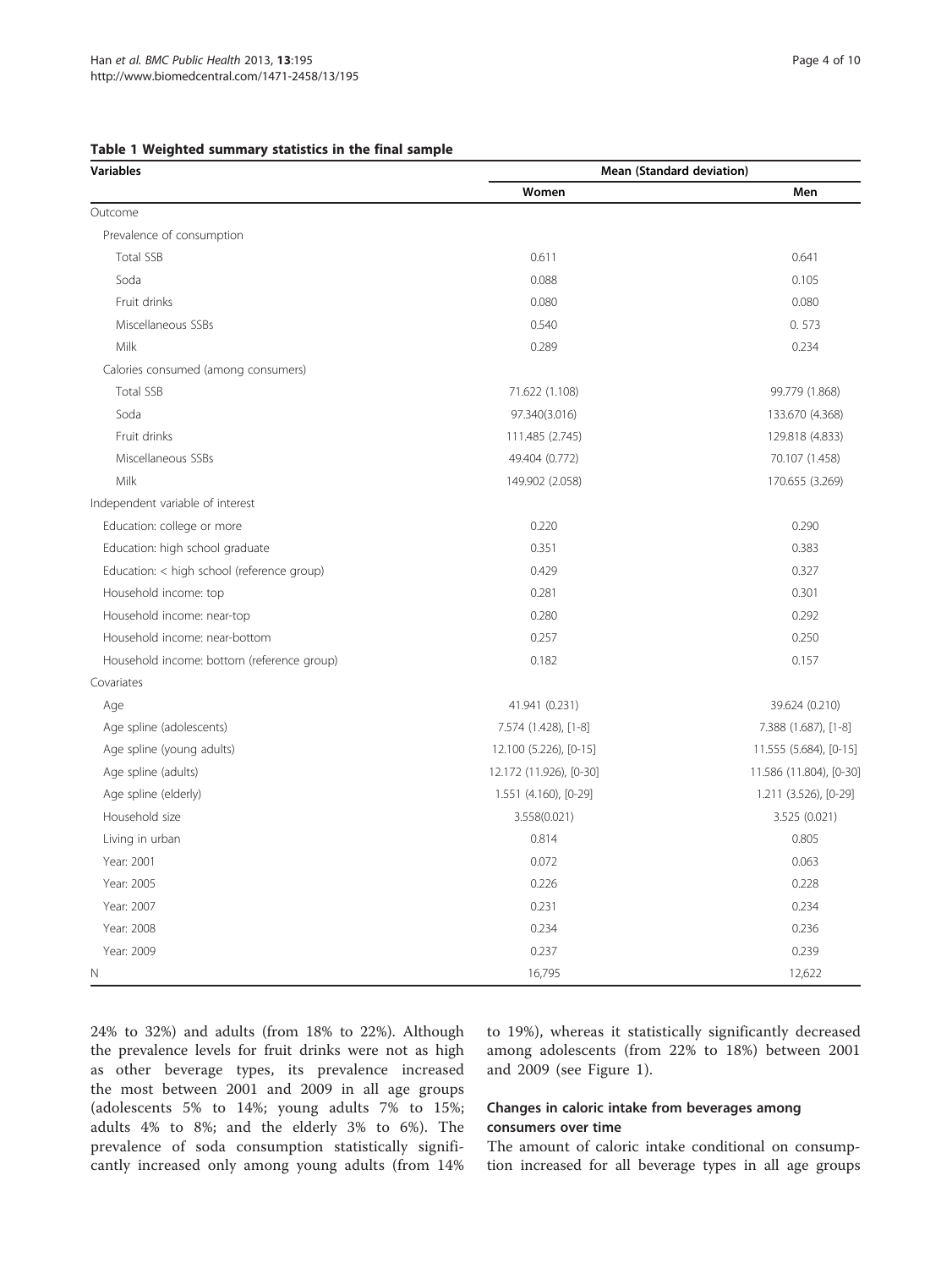<span id="page-4-0"></span>

with the extent of the increase overall being larger for SSBs than milk. Among young adults, adults, and the elderly, the amount of calories consumed from regular soda and fruit drinks were generally much larger than from miscellaneous SSBs despite that they were not as prevalent as miscellaneous SSBs. In contrast, adolescents obtained the most calories from miscellaneous SSB among all beverage types, although its prevalence was lower than regular soda and milk in both 2001 and 2009. Young adults consumed 141.9 kcal of regular soda in 2009, which statistically significantly increased from 117.7 kcal in 2001. The amount of calories from fruit drinks nearly doubled among adolescents (63.0 to 126.8 kcal), young adults (64.7 to 135.5 kcal), adults (66.2 to 121.5 kcal), and the elderly (from 79.1 to 137.3 kcal), surpassing caloric intake from regular soda in 2009 (except for adolescents). Consumers of miscellaneous SSBs doubled their energy intake from it in 2009 (249.0, 76.4, 71.8, and 55.4 kcal for adolescents, young adults, adults, and the elderly, respectively) as compared to 2001 (167.1, 34.4, 29.8, and 20.2 kcal for adolescents, young adults, adults, and the elderly, respectively). The calories consumed from milk were larger than SSBs in both 2001 and 2009 in all age groups and increased statistically significantly among adolescents (164.8 to 200.4 kcal) young adults (140.5 kcal to 182.7 kcal) and adults (127.9 kcal to 150.6 kcal) (see Figure [2\)](#page-5-0).

## Association of individual socioeconomic factors with consumption probability

As shown in Table [2,](#page-6-0) women in the top-income quartile showed higher odds of consumption for total SSBs  $(OR = 1.18)$ , fruit drinks  $(OR = 1.30)$ , and miscellaneous SSBs  $(OR = 1.13)$  than women in the bottom-income quartile. However, no statistically significant differences were found in the odds of SSB consumption by education level among women. For milk, both higher-educated and higher-income women were more likely to consume milk than their respective low-SES reference groups  $(OR = 1.24, 1.16, and 1.13$  for the top quartile, near-top quartile and near-bottom quartile, respectively, and OR = 1.52 and 1.18 for college or more education and high school graduate, respectively) (see the upper section of Table [2\)](#page-6-0).

Men at higher-income levels showed higher odds of consumption of total SSBs  $(OR = 1.25, 1.24, 1.18)$  for the top, near-top, near-bottom income groups, respectively) and miscellaneous SSBs (OR = 1.20, 1.28, 1.19 for the top, near-top, near-bottom income groups, respectively) than those in the bottom income category. Men in the top-income group also showed higher odds of soda and fruit drink consumption  $(OR = 1.18)$  for both) than their counterparts in the bottom-income group. Similarly, men with higher levels of education were more likely to consume total SSBs  $(OR = 1.20$  for college or more education and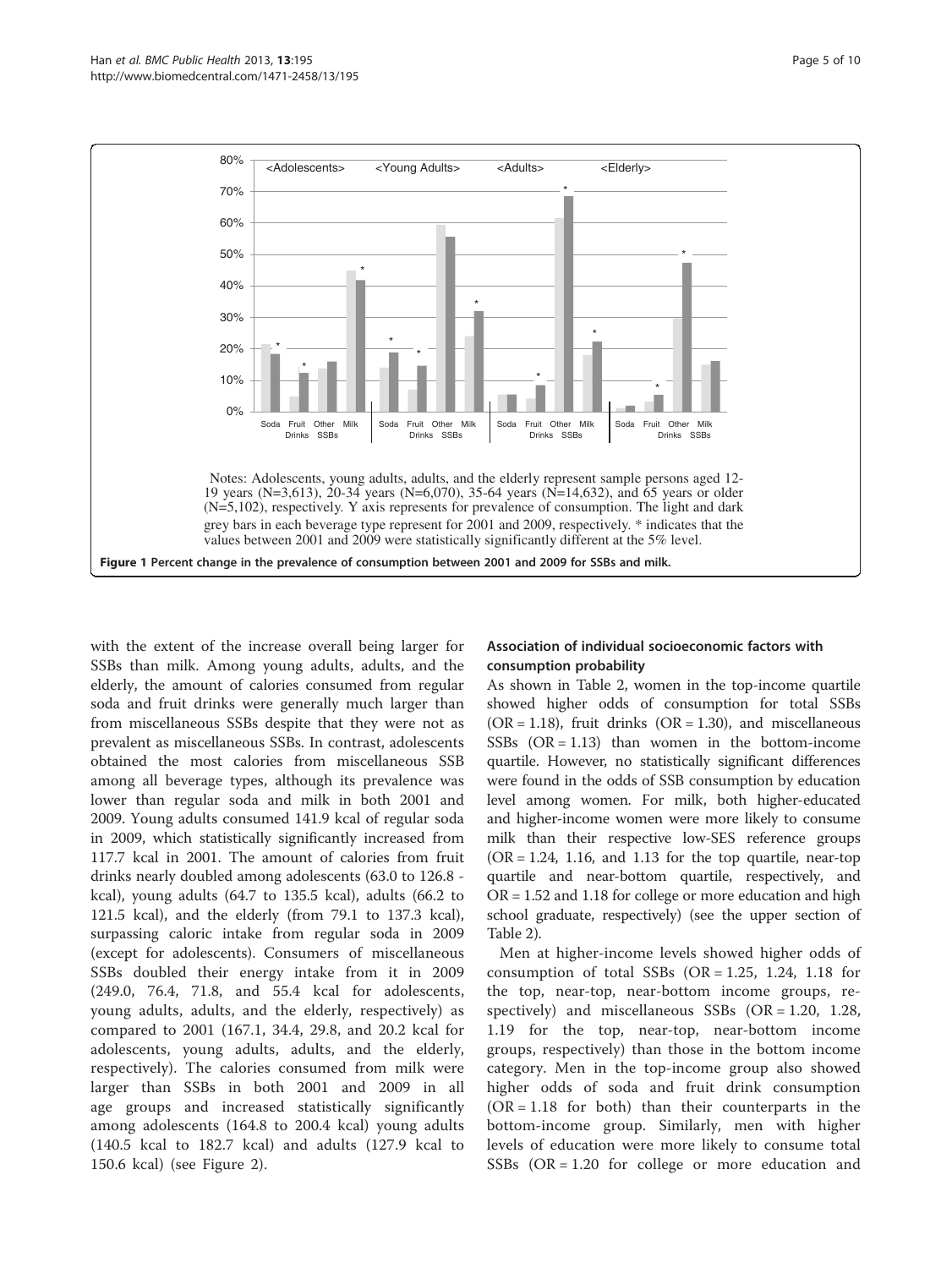<span id="page-5-0"></span>

1.14 for high school graduates) than men with less than high school education. Men with the highest education level (college or more) also were more likely to consume all subtypes of SSBs (OR = 1.18 for soda, 1.29 for fruit drinks, and 1.19 for miscellaneous SSBs) than the lowest education group. For milk, higher-income and higher-educated men showed higher odds of consumption  $(OR = 1.20$  and 1.13 for the top and near-top income groups, respectively, and OR = 1.48 and 1.21 for college or more education and high school graduate, respectively) (see the lower section of Table [2\)](#page-6-0).

## Association of individual socioeconomic factors with the overall amount of caloric intake

Table [3](#page-7-0) shows the estimation results from the twopart regression model of the associations of socioeconomic factors with the amount of overall caloric intake adjusting the probability of consumption. Higherincome women consumed statistically significantly more energy per day from total SSBs (+4.0, 3.9, and 3.1 kcal/day for the top, near-top, and near-bottom groups), fruit drinks (+1.6 kcal/day), and miscellaneous SSBs (+2.5, 3.3, and 2.4 kcal/day for the top, near-top, and near-bottom groups) compared to women in the bottom-income group although the

differences were minimal. No statistically significant differences by household income level were found for soda intake among women. Women with higher education levels also were found to consume more total SSBs (+3.4 kcal) and all subcategories of SSBs (+2.4 to 2.6 kcal) than their lowest education counterparts. Higher- versus lower-educated women consumed more calories from milk with larger differences for milk than for SSBs; women in the top-income and education groups took in 3.6 and 8.6 kcal/day more than their respective low-SES counterparts (see the upper section of Table [2\)](#page-6-0).

Men in the near-top income group consumed more total SSBs (+2.3 kcal/day), fruit drinks (+1.6 kcal/day), and miscellaneous SSBs (+1.5 kcal/day). Education was positively associated with the amount of caloric intake only from regular soda (+2.0 kcal/day), although the magnitude of the association was minimal. Men with higher income and higher education also consumed more milk: the top-, near-top, and near-bottom income groups, respectively, consumed 7.3, 4.7, and 4.0 kcal/day more than the bottomincome quartile group; men with college or more and high school educations, respectively, consumed 5.5 and 15.5 kcal/day more than men with less than high school education (see the lower section of Table [2](#page-6-0)).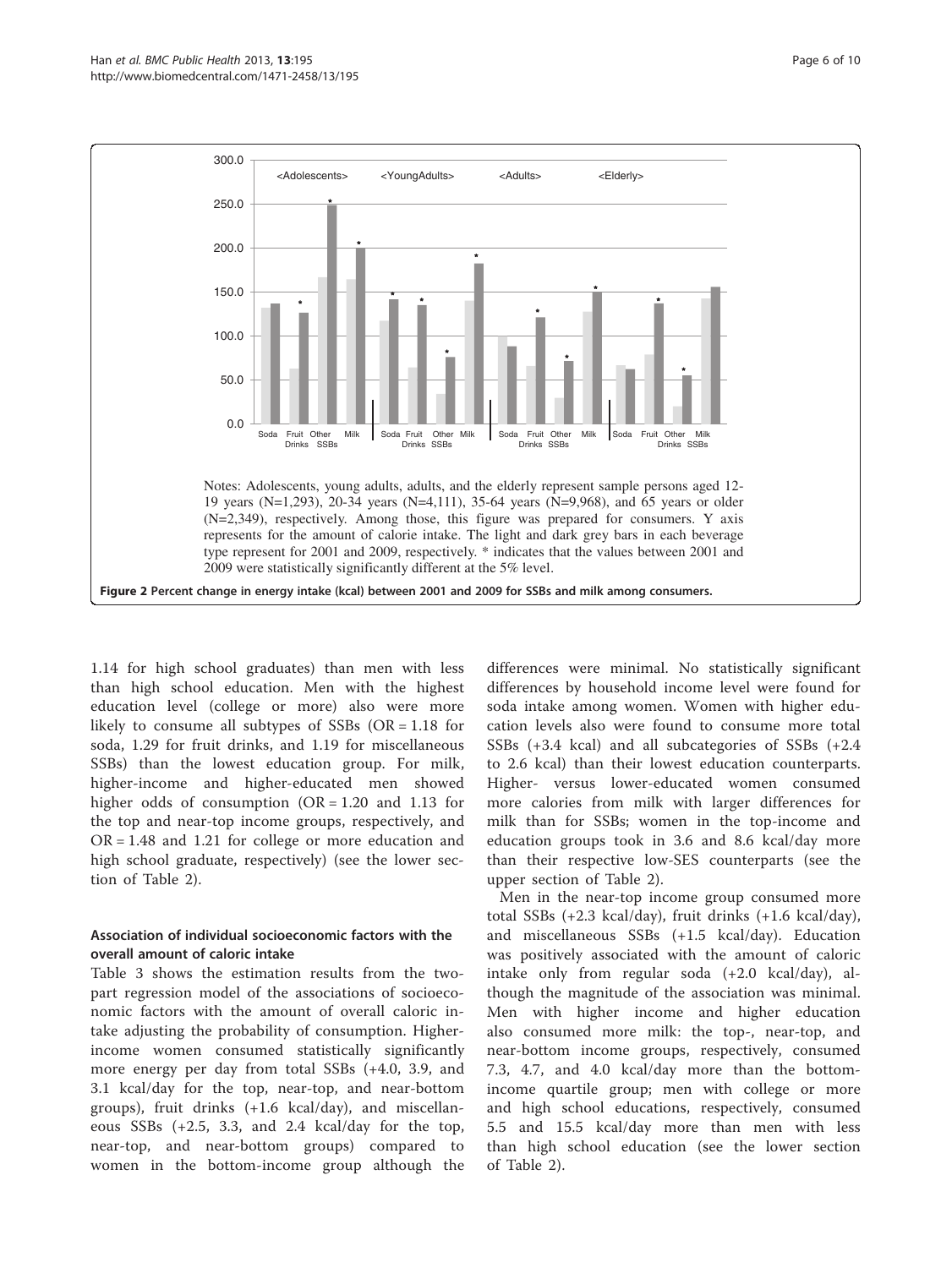|                   | <b>SSB</b> total | Soda         | <b>Fruit drinks</b> | Other        | Milk         |
|-------------------|------------------|--------------|---------------------|--------------|--------------|
| Women (N=16,795)  |                  |              |                     |              |              |
| Household income: | $1.178***$       | 1.031        | $1.303***$          | $1.130**$    | $1.240***$   |
| High              | [1.0671.300]     | [0.8921.193] | [1.1491.479]        | [1.0251.245] | [1.1131.382] |
| Household income: | 1.034            | 0.987        | $1.140***$          | 1.014        | $1.156***$   |
| Near-high         | [0.9451.130]     | [0.8541.139] | [1.0081.290]        | [0.9251.110] | [1.0411.284] |
| Household income: | $1.097**$        | 1.082        | $1.125*$            | 1.063        | $1.130***$   |
| Near-low          | [1.0051.198]     | [0.9341.254] | [0.9911.277]        | [0.9731.162] | [1.0241.247] |
| Education:        | 1.026            | $1.123*$     | 0.988               | 1.01         | $1.183***$   |
| High school       | [0.9401.119]     | [0.9871.279] | [0.8761.115]        | [0.9251.103] | [1.0781.298] |
| Education:        | 1.033            | $1.162*$     | 1.112               | 1.059        | $1.519***$   |
| College+          | [0.9311.147]     | [0.9961.356] | [0.9731.271]        | [0.9531.177] | [1.3691.686] |
| Men (N=12,622)    |                  |              |                     |              |              |
| Household income: | $1.246***$       | $1.180**$    | $1.179***$          | $1.204***$   | $1.204***$   |
| High              | [1.1091.400]     | [1.0171.369] | [1.0051.383]        | [1.0701.356] | [1.0711.355] |
| Household income: | $1.238***$       | 1.11         | 1.132               | $1.279***$   | $1.128**$    |
| Near-high         | [1.1061.385]     | [0.9561.290] | [0.9641.328]        | [1.1481.425] | [1.0021.268] |
| Household income: | $1.183***$       | 1.116        | 0.997               | $1.192***$   | 1.047        |
| Near-low          | [1.0541.328]     | [0.9551.304] | [0.8471.173]        | [1.0651.333] | [0.9291.181] |
| Education:        | $1.139***$       | 1.099        | $1.137*$            | $1.152***$   | $1.210***$   |
| High school       | [1.0351.252]     | [0.9491.272] | [0.9941.300]        | [1.0441.271] | [1.0901.343] |
| Education:        | $1.198***$       | $1.184***$   | $1.293***$          | $1.190***$   | $1.480***$   |
| College+          | [1.0661.345]     | [1.0011.400] | [1.1141.501]        | [1.0611.334] | [1.3211.659] |

<span id="page-6-0"></span>Table 2 Factors associated with the consumption probability of SSBs and milk

Notes: Logistic regressions were run for the likelihood of consumption of SSBs and milk. Odds ratios from the logistic regressions were presented. Models also controlled for age as splines for adolescents, young adults, adults, and elderly, household size, residence in urban (with the reference group of rural residence, and survey round as a series of dummy indicators. The reference groups for household income and education group were bottom quartile of household income and less than high school. 95% confidence intervals are in brackets. Standard errors are in parentheses. \*  $p$  < 0.05, \*\*  $p$  < 0.01.

## **Discussion**

Previous studies have documented that the nutrition patterns for major food groups in South Korea have been under a remarkable transition toward more westernized diets over the past few decades [\[31,35](#page-9-0)-[38\]](#page-9-0). Our study findings for SSBs based on nationally representative data in South Korea showed that the prevalence of SSB consumption statistically significantly increased among adolescents (31% to 38%), young adults (66% to 69%), adults (63% 70%) and the elderly (31% to 50%) between 2001 and 2009. Our results are comparable to the recent report that between 1998 and 2009 caloric intake from SSBs has increased among adolescents and young to middle-aged adults between 13 and 40 years old [\[30](#page-9-0)]. Given that such increases happened in less than a decade, the rate of increase was actually more rapid than that in the U.S. [\[11,16,39\]](#page-9-0).

However, notably in South Korea, the prevalence of milk consumption also statistically significantly increased between 2001 and 2009 among young adults (24% to 32%) and adults (18% to 22%), although the amount of caloric intake from milk among consumers was less than SSBs. Among adolescents, milk remained the most prevalently consumed beverage in both 2001 and 2009 with no statically significant change between the two time points. Whereas soda has been the most prevalent SSB in the United States in general [[11](#page-9-0)], in South Korea miscellaneous SSBs (sports/energy drinks, coffee/tea products, flavored milk, and others) were the most prevalently consumed and their prevalence statistically significantly increased among adults (62% to 69%) and the elderly (30% to 47%) between 2001 and 2009. Although recent evidence shows that from 1999 to 2008 SSB consumption overall has fallen in the U.S., the prevalence of sports drink consumption increased significantly across all age groups, particularly among adolescents [[11](#page-9-0)]. Our findings are parallel to the recent report that miscellaneous SSBs were the largest source of sugars consumed from processed foods in 2008-2010 for adults in Korea [\[40](#page-9-0)], and caloric intake from coffee and tea products increased more than tripled among individuals aged 40-59 between 1998 and 2009 [[31](#page-9-0)].

This present study also found that individuals with higher income (both women and men) and higher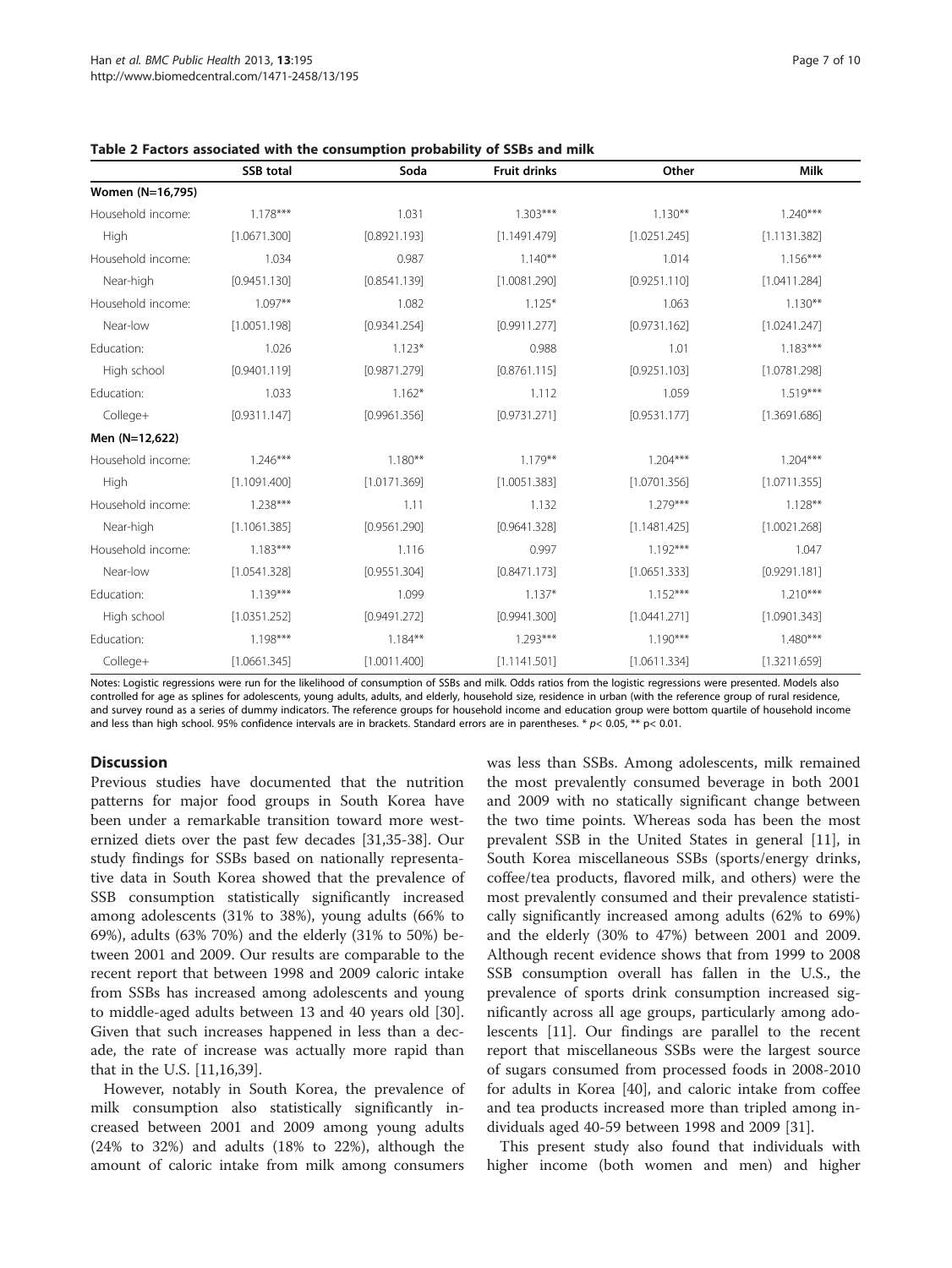| <b>Variables</b>  | Sugar sweetened beverages |           |                     |                          |             |
|-------------------|---------------------------|-----------|---------------------|--------------------------|-------------|
|                   | <b>Total SSBs</b>         | Soda      | <b>Fruit drinks</b> | <b>Miscellaneous SSB</b> | <b>Milk</b> |
| Women             |                           |           |                     |                          |             |
| Household income: | $4.044***$                | $2.434*$  | $1.560**$           | $2.544***$               | $3.625**$   |
| High              | (1.243)                   | (1.392)   | (0.770)             | (0.808)                  | (1.481)     |
| Household income: | 3.928***                  | 1.463     | 1.125               | $3.340***$               | $2.251*$    |
| Near-high         | (1.197)                   | (1.207)   | (0.881)             | (0.824)                  | (1.199)     |
| Household income: | $3.120***$                | 1.547     | $-0.027$            | $2.402***$               | 0.827       |
| Near-low          | (0.988)                   | (1.177)   | (0.697)             | (0.839)                  | (1.128)     |
| Education:        | $2.426**$                 | 1.307     | $1.175*$            | $1.948**$                | 3.730***    |
| College+          | (1.032)                   | (1.065)   | (0.680)             | (0.764)                  | (1.220)     |
| Education:        | 3.339***                  | 2.489**   | $2.657**$           | $2.385***$               | 8.600***    |
| High school       | (1.090)                   | (1.222)   | (1.120)             | (0.731)                  | (1.868)     |
| ${\cal N}$        | 9,985                     | 1,289     | 1,262               | 8,578                    | 4,473       |
| Men               |                           |           |                     |                          |             |
| Household income: | $2.663***$                | 0.377     | $1.647***$          | $1.529**$                | 7.283***    |
| High              | (0.742)                   | (0.924)   | (0.546)             | (0.698)                  | (1.675)     |
| Household income: | 0.550                     | $-0.159$  | $0.727*$            | 0.171                    | 4.742***    |
| Near-high         | (0.765)                   | (0.882)   | (0.389)             | (0.641)                  | (1.475)     |
| Household income: | $1.534***$                | 1.004     | $0.642*$            | 0.773                    | 3.960**     |
| Near-low          | (0.707)                   | (0.925)   | (0.355)             | (0.638)                  | (1.592)     |
| Education:        | 0.427                     | $1.521*$  | $-0.058$            | 0.128                    | 5.557***    |
| College+          | (0.781)                   | (0.799)   | (0.270)             | (0.535)                  | (1.521)     |
| Education:        | 0.549                     | $2.014**$ | 0.576               | 0.723                    | $15.515***$ |
| High school       | (0.816)                   | (0.959)   | (0.375)             | (0.695)                  | (2.344)     |
| ${\cal N}$        | 7,736                     | 1,130     | 876                 | 6,720                    | 2,969       |

<span id="page-7-0"></span>

Two-part regression models were run to estimates the extent of the association of each individual factor with the overall consumption amount in kcal from SSBs and milk when other factors were controlled for. Coefficient estimates from the two-part regression models are presented. Models also controlled for age as splines for adolescents, young adults, adults, and elderly, household size, residence in urban (with the reference group of rural residence, and survey round as a series of dummy indicators. The reference groups for household income and education group were bottom quartile of household income and less than high school. 95% confidence intervals are in brackets. Standard errors are in parentheses.  $* p < 0.05$ ,  $** p < 0.01$ .

education (men only for the prevalence and women only for calorie amount) showed higher odds of SSB consumption and caloric intake from SSBs. However, SES associations with overall caloric intake were quite small. Women and men in the top-income group were more likely to consume SSBs ( $OR = 1.18$  for women and 1.25 for men), although they consumed overall just 4.0 and 2.7 more kcal per day than their counterparts in the bottom-income group. Such findings differ from other studies particularly in the U.S. that have reported higher odds of consumption and higher caloric intake among people in low SES [\[23,26,27,41\]](#page-9-0). Our findings imply that increased public health efforts to improve the awareness of the potential negative effects of SSB consumption would be needed in Asian countries including South Korea given the dietary transitions with increasing popularity of western-style meals, particularly among children and adolescents in many developing countries [[29](#page-9-0)].

It is a strength of our study that we estimated individual-level associations for the overall amount of consumption, which accounted for distributional characteristics of the amount of caloric intake as a mix of discrete and continuous forms. Continuous utilization magnitudes were observed only when actual utilization occurred [\[42,43\]](#page-9-0), and our data showed a sizable segment of the population who actually did not consume the beverages examined in this study. Therefore, a differential consumption probability should be taken into consideration to estimate the overall amount of use in terms of calories.

At the same time, study limitations should be considered in the interpretation of our results. First, our data, KNHANES, had detailed dietary recall information for a 24-hour period similar to the NHANES data in the U.S. However, due to the Korean dining culture in which all main dishes at the same table are typically shared,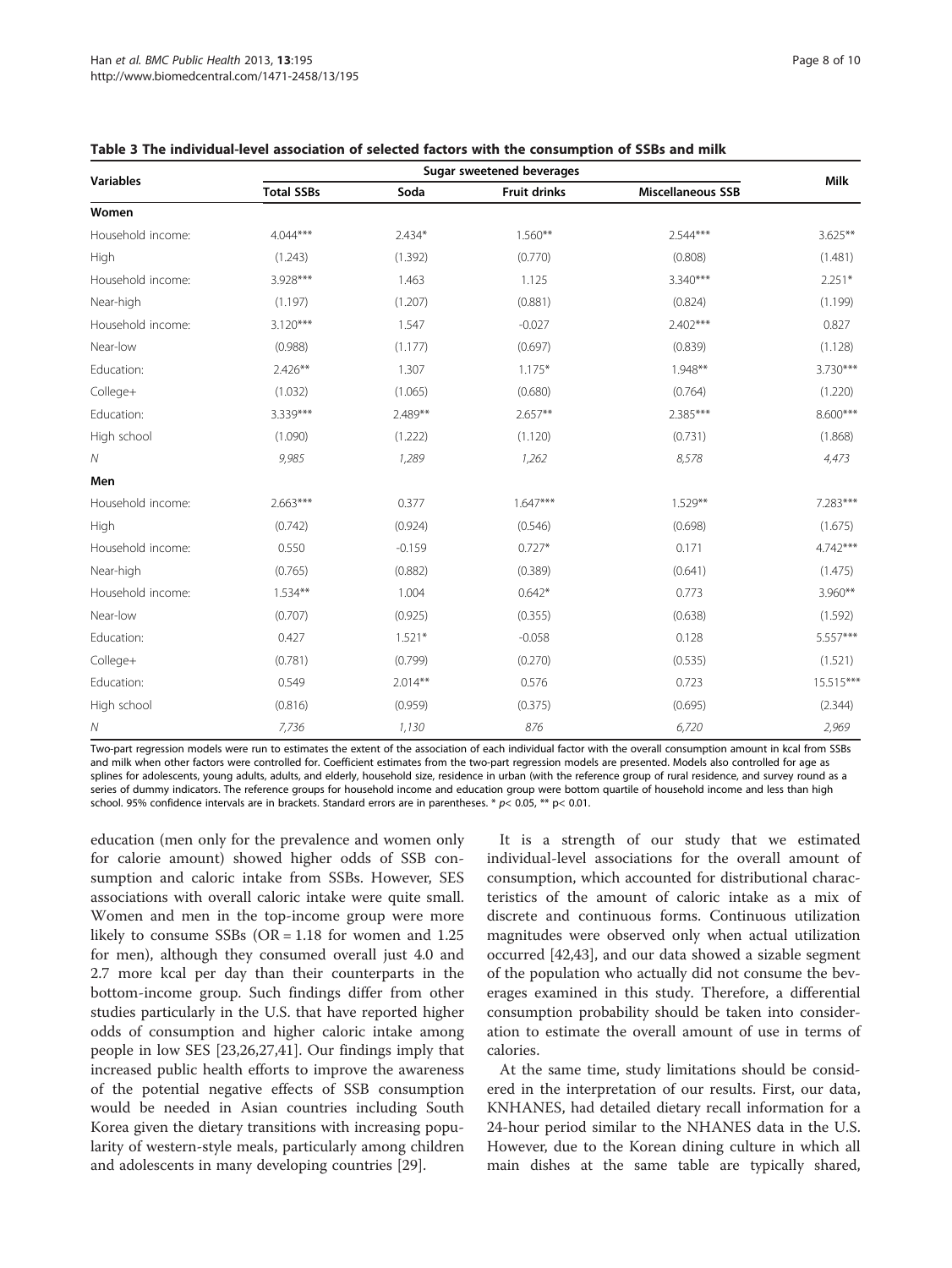<span id="page-8-0"></span>accurate data on food consumption at the individual level are limited to some extent. KNHANES used individual conversion factors based on age and gender to provide food consumption information at an individual level [\[44](#page-9-0)]. The extent to which this conversion represented real individual-level food consumption is not known. At the same time, individually packaged drinks are less likely to be shared, although we could not identify the unit of sales of SSBs in our analyses. Second, we pooled five waves of the KNHANES data including 2001, 2005, 2007, 2008, and 2009, among which seasonally weighted data were not collected for the 2001 and 2005 waves [[31](#page-9-0)]. Third, due to relatively small sample sizes in each survey round, we were unable to estimate differences in individual-level specific associations over time, although we controlled for overall time trends. Fourth, we used stacked cross-sectional data, and thus, we cannot assume causality in interpreting our results. Unobserved individual- or community-level variations such as the regional variation in prices of beverages might have affected the relationship of the individuallevel associations with beverage consumption patterns.

SSBs have been reported as one of the key dietary contributors to increased obesity prevalence [[45-47\]](#page-9-0). SSBs, particularly soda, have been at the center of the debate related to obesity control with recent efforts to enact fiscal pricing instruments such as excise taxes on SSBs in the United States and other developed countries [\[35-37](#page-9-0)]. South Korea has experienced rapid westernization in overall dietary patterns towards less plant food consumption, more animal food and dietary fat consumption [\[33,38\]](#page-9-0) despite that some of the traditional dietary patterns have also been retained [[31,35,36\]](#page-9-0). SSBs have not yet been a focus in South Korea regarding obesity control unlike in the U.S. [[6,31\]](#page-9-0). However, this is likely to change given the rapid increase in the prevalence of overweight people in Korea, particularly among children and adolescents [[48\]](#page-9-0), and the extant literature reporting the potential negative impact of SSBs on body weight [[45\]](#page-9-0) and other related chronic diseases [\[14](#page-9-0)-[17,19\]](#page-9-0).

Given the high attention to SSBs with regards to obesity control, it is important to assess the nature of SSB consumption in terms of not only time trends but also individual-level associations with the odds of consumption and caloric intake from SSBs in a global perspective. Building on the previous literature, this present study focused on beverage consumption and individual-level association patterns in South Korea. We provided important global evidence on the increase in SSB consumption, particularly for fruit drinks and miscellaneous SSBs. This suggests that South Korea is following the global nutritional transition toward greater consumption of sugars [[30,49\]](#page-9-0). In addition, although our results revealed that higher-SES individuals were more likely to consume SSBs, we found significant but small differences in the extent of caloric intake from SSBs across individual-level SES. Thus, our findings imply that there is a need for policies focusing on all segments of the population to support healthy beverage consumption in South Korea.

## Conclusion

South Korea is following the global nutrition transition toward greater consumption of SSBs. However, the prevalence of SSB consumption was higher among high SES-people unlike other developed countries. Future studies should continue to explore broad international evidence for the determinants of SSB consumption to develop effective policy measures that can minimize any preventable societal costs stemming from the transition and consequential health impacts.

#### Abbreviations

BMI: Body Mass Index; KNAHES: Korean National Health and Nutrition Examination Survey; NAHES: National Health and Nutrition Examination Survey; OR: Odds Ratio; SES: Socioeconomic Status; SSB: Sugar Sweetened Beverage.

#### Competing interests

The authors declare that they have no competing interests.

#### Authors' contributions

EH, THK and LMP contributed to the conception. Han performed the analyses of the data and drafted the paper. Kim conceived the manuscript and led interpretation of the data, and critically revised the paper. Powell helped interpretation of the analysis results and critically revised the paper. All authors read and approved the final version submitted for publication.

#### Acknowledgements

Funding from Korea National Research Foundation (NRF-2012007096) was greatly appreciated (Han and Kim). All authors have no conflict of interest to disclose. The content is solely the responsibility of the authors and does not necessarily represent the offıcial views of the Korea National Research Foundation. No fınancial disclosures were reported by the authors of this paper.

#### Author details

<sup>1</sup>Department of Pharmacy, College of Pharmacy and Gachon Institute of Pharmaceutical Sciences, Gachon University, Hambakmeoro 19, Yeonsu-Gu, Incheon 406-799, South Korea. <sup>2</sup>School of Public Health and Institute of Health Services Research, Yonsei University, 50 Yonsei-ro, Seodaemun-gu, Seoul, South Korea. <sup>3</sup> Department of Health Policy and Administration, School of Public Health and Institute for Health Research and Policy, University of Illinois, 1747 West Roosevelt Road, MC 275, Chicago, IL, USA.

#### Received: 10 September 2012 Accepted: 22 February 2013 Published: 6 March 2013

#### References

- 1. Popkin BM, Adair LS, Ng SW: Global nutrition transition and the pandemic of obesity in developing countries. Nutr Rev 2012, 70(1):3–21.
- 2. World Health Organization: Information sheet on obesity and overweight. World Health Organization; 2003.
- 3. Flegal KM, Carroll MD, Ogden CL, Curtin LR: Prevalence and trends in obesity among US adults, 1999-2008. JAMA 2010, 303(3):235–241.
- 4. Ogden CL, Carroll MD, Curtin LR, McDowell MA, Tabak CJ, Flegal KM: Prevalence of overweight and obesity in the United States, 1999-2004. JAMA 2006, 295(13):1549–1555.